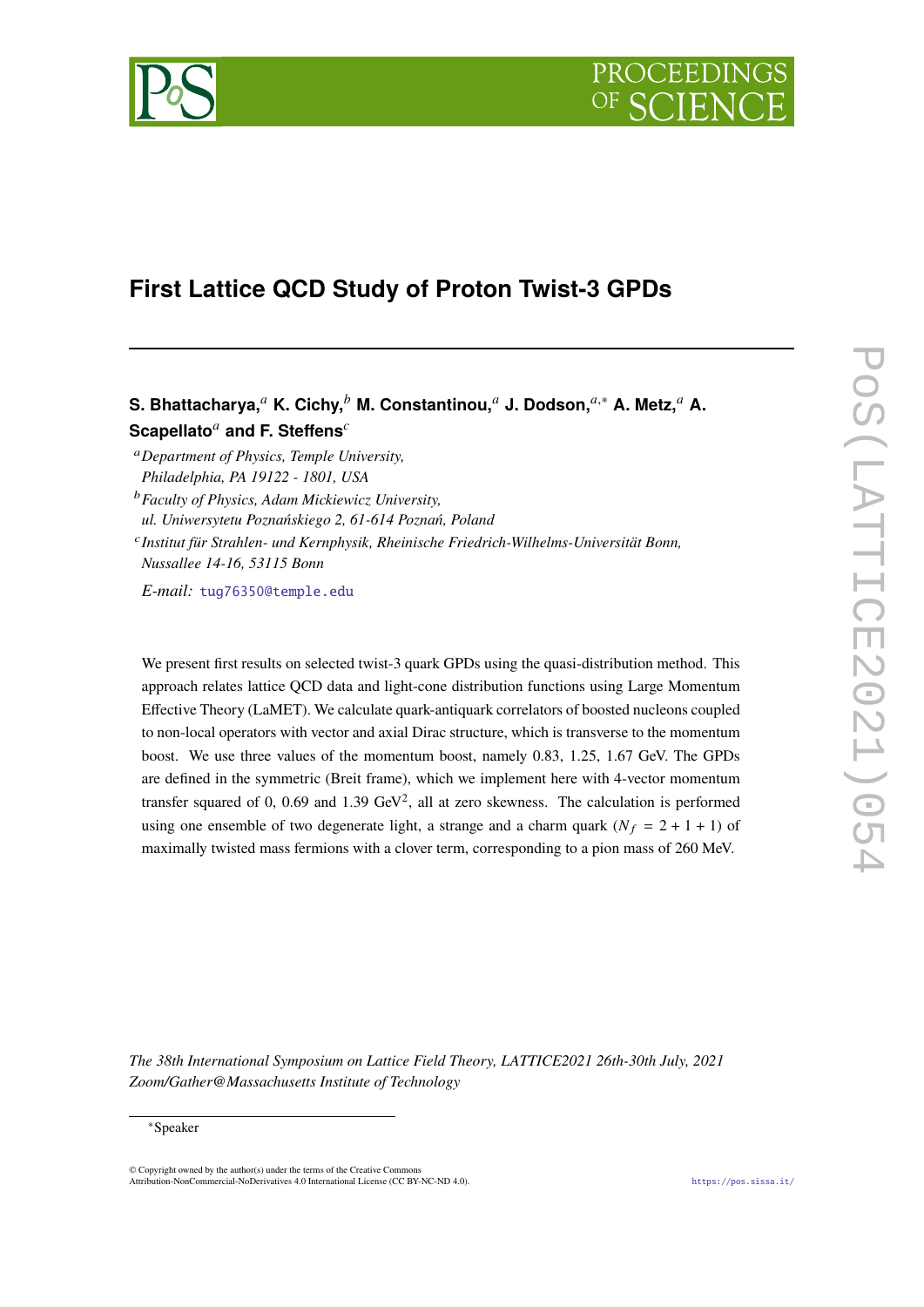## **1. Introduction**

One of the key determinants in proton structure are distribution functions of its partonic content, which are extensively studied experimentally worldwide in major laboratories, such as JLab, BNL, Fermilab, DESY, SLAC, CERN, PSI, J-PARC, and MAMI. The key quantities for mapping the proton structure are parton distribution functions (PDFs), generalized parton distributions (GPDs), and transverse-momentum-dependent distributions (TMD PDFs). These are inferred from experimental data from high-energy scattering processes, which is possible due to the asymptotic freedom of the strong coupling. In particular, asymptotic freedom enables the use of a QCD factorization formalism to isolate the universal non-perturbative component of the process, namely the PDFs, GPDs, and TMDs. Furthermore, these distribution functions are classified based on their twist, which indicates the order at which they appear in the expansion in terms of the large energy,  $Q$ , of the physical process. At leading twist (twist-2), they have probabilistic interpretation, which does not hold for the higher-twist parton distributions. The twist-2 contributions have been extensively studied, while very little is known about the twist-3 contributions. However, twist-3 contributions are not negligible for the energy scales explored experimentally; in fact, they are assumed to be sizable, which we address in this work. Twist-3 GPDs are also interesting in their own right. For instance, the twist-3 GPDs that we present here are necessary for proton tomography and for exploring the spin-orbit correlations in the proton[\[1\]](#page-8-0). This means that one must know the twist-3 GPDs in order to reliably extract the twist-2 contributions. Knowledge of the twist-3 GPDs can be used to estimate the power corrections in hard exclusive processes, such as DVCS. Despite their importance, higher-twist distributions can be difficult to determine experimentally, since it is challenging to isolate them from the leading-twist contributions. All the above consist an important motivation to undertake calculations of twist-3 GPDs from lattice QCD, which, while very challenging, are very promising in providing information on these quantities.

# **2. -dependent GPDs from lattice QCD**

The light-cone nature of PDFs, GPDs, and TMDs makes them directly inaccessible from lattice QCD that is based on a Euclidean metric. However, the development of approaches other than Mellin moments has led to a successful research program to obtain the x-dependence of distribution functions from lattice QCD. A widely used approach is based on calculations of matrix elements of non-local operators and boosted protons, the so-called quasi-distributions method. Such matrix elements are then related to the light-cone distributions via Large-Momentum Effective Theory (LaMET) [\[2\]](#page-8-1). Extensive reviews of the various approaches to get  $x$ -dependent distribution functions can be found in Refs. [\[3–](#page-8-2)[6\]](#page-8-3).

Here, we implement the quasi-distribution method to obtain information on twist-3 GPDs. There are several computational challenges associated with this calculation, mainly due to the use of matrix elements of boosted proton states and non-local operators at off-forward kinematics. First, due to the momentum transfer, there are increased statistical uncertainties compared to the PDFs case. Second, since the GPDs are defined in the Breit frame, each value of momentum transfer requires a separate calculation. Third, as we shall see, there is a need for as many independent matrix elements as there are GPDs, so that we can disentangle them. Last but not least, the matching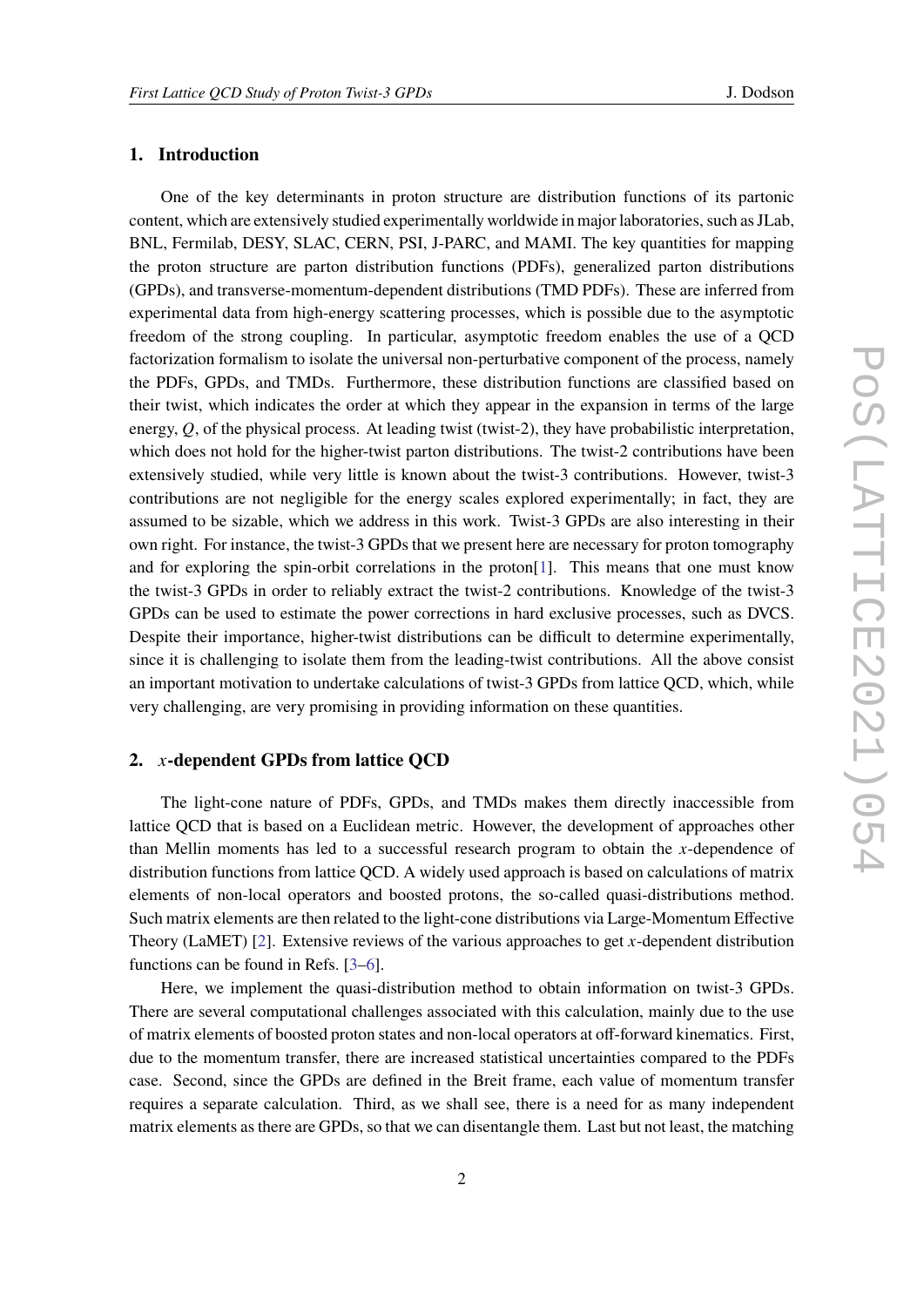kernel is more complicated for the case of nonzero skewness. In fact, the perturbative formalism breaks down around  $x = |\xi|$  due to severe higher-twist contributions. Even at  $\xi = 0$ , a proper matching formalism for the twist-3 GPDs is much more complicated than for twist-2 GPDs due to the presence of zero modes, as well as mixing with quark-gluon-quark correlators. In this work, we neglect such a mixing. Furthermore, the matching kernel for the twist-3 vector GPDs is not known, and in this preliminary work we only present results for the vector matrix elements. For the twist-3 axial GPDs, we use the matching obtained for twist-3 PDFs. Similar to the case of twist-2 GPDs, it is anticipated that the matching of twist-3 GPDs at  $\zeta = 0$  is the same as for twist-3 PDFs. For the twist-3 GPDs under study, we construct the matrix elements

<span id="page-2-0"></span>
$$
h_O(\Gamma_{\kappa}, z, P_f, P_i, \mu) = Z_O(z, \mu) \langle N(P_f) | \overline{\psi}(z) O \mathcal{W}(z, 0) \psi(0) | N(f) \rangle , \qquad (1)
$$

where, as in the twist-2 case, the Wilson line is in the same direction as the boost, which is chosen to be the z-direction.  $\Gamma_k$  is the parity projector with  $\kappa = 0$  representing the unpolarized and  $\kappa = 1, 2, 3$ the polarized projector. The operator O corresponding to the twist-3 contributions are  $\gamma^j$  and  $\gamma^5 \gamma^j$ , both with  $j = 1, 2$ . GPDs require  $P_f - P_i = \Delta \neq 0$ , and are defined in the Breit frame, in which  $P_f = P + \frac{\Delta}{2}$  and  $P_i = P - \frac{\Delta}{2}$ , where  $P = (0, 0, P_3)$  is the proton momentum boost. Note that GPDs depend on the 4-vector momentum transfer squared,  $t$ , and not on the individual nucleon momenta, while the matrix elements depend on the source and sink momenta. Another important variable of GPDs is the skewness  $\xi$ , which is related to the momentum transfer in the direction of the boost. On the lattice, we define the quasi-skewness,  $\xi = -\frac{\Delta_3}{2P_3}$ , and in our calculation we focus on  $\xi = 0$ .

The matrix elements of Eq. [\(1\)](#page-2-0) are renormalized non-perturbatively in the RI' scheme and are converted to the modified MS (MMS) scheme and evolved to a scale of 2 GeV. These renormalized matrix elements decompose into four GPDs for the vector  $(G_1, G_2, G_3, G_4)$  and four for the axial  $(\tilde{G}_1, \tilde{G}_2, \tilde{G}_3, \tilde{G}_4)$  case. Therefore, one needs four independent matrix elements to disentangle them. These are obtained from all non-vanishing combinations of the Dirac indices  $(j = 1, 2)$  and parity projectors ( $\kappa = 0, 1, 2, 3$ ). This decomposition is applied at each value of z separately, and the relevant expressions are [\[7\]](#page-8-4)

<span id="page-2-1"></span>
$$
h_{\gamma^{j}} = \langle \langle \frac{g_{\perp}^{j\rho} \Delta_{\rho}}{2m} \rangle \rangle [F_{E} + F_{G_{1}}] + \langle \langle g_{\perp}^{j\rho} \gamma_{\rho} \rangle \rangle [F_{H} + F_{G_{2}}] + \langle \langle \frac{g_{\perp}^{j\rho} \Delta_{\rho} \gamma^{+}}{P^{+}} \rangle \rangle F_{G_{3}} + \langle \langle \frac{i\epsilon_{\perp}^{j\rho} \Delta_{\rho} \gamma^{+} \gamma_{5}}{P^{+}} \rangle \rangle F_{G_{4}},
$$
\n
$$
h_{\gamma^{j}\gamma_{5}} = \langle \langle \frac{g_{\perp}^{j\rho} \Delta_{\rho} \gamma_{5}}{2m} \rangle \rangle [F_{E} + F_{\widetilde{G}_{1}}] + \langle \langle g_{\perp}^{j\rho} \gamma_{\rho} \gamma_{5} \rangle \rangle [F_{\widetilde{H}} + F_{\widetilde{G}_{2}}] + \langle \langle \frac{g_{\perp}^{j\rho} \Delta_{\rho} \gamma^{+} \gamma_{5}}{P^{+}} \rangle \rangle F_{\widetilde{G}_{3}} + \langle \langle \frac{i\epsilon_{\perp}^{j\rho} \Delta_{\rho} \gamma^{+}}{P^{+}} \rangle \rangle F_{\widetilde{G}_{4}},
$$
\n
$$
(3)
$$

where  $\langle \langle \Gamma \rangle \rangle = \bar{u}_N(P_f, s') \Gamma u_N(P_i, s)$  with  $u_N$  the proton spinors. For simplicity, we omit the arguments of the matrix elements, that is  $h_O \equiv h_O(\Gamma_K, z, P_f, P_i, \mu)$ , and  $F_X \equiv F_X(z, \xi, t, P_3, \mu)$ .  $F_H$ ,  $F_E$ ,  $F_{\tilde{H}}$ , and  $F_{\tilde{E}}$  are twist-2 contributions, while  $F_{\tilde{G}_i}$  are the twist-3 contributions. Based on the above decomposition, the forward limit of  $[F_{\tilde{H}} + F_{\tilde{G}_2}]$  is the twist-3 PDF  $g_T$ . It should be noted that the forward limit of the vector case is zero.

The functions  $F_X$  are defined in coordinate space and one must Fourier-transform them to momentum space,  $x$ ,

$$
qG_X(x,\xi,t,P_3,\mu) = \int \frac{dz}{4\pi} e^{-ixP_3z} F_X(z,\xi,t,P_3,\mu) \,. \tag{4}
$$

With the values of  $\zeta$  being limited up to half of the spatial extent of the lattice, the reconstruction of the  $x$ -dependence is an ill-posed inverse problem that does not have a unique solution. To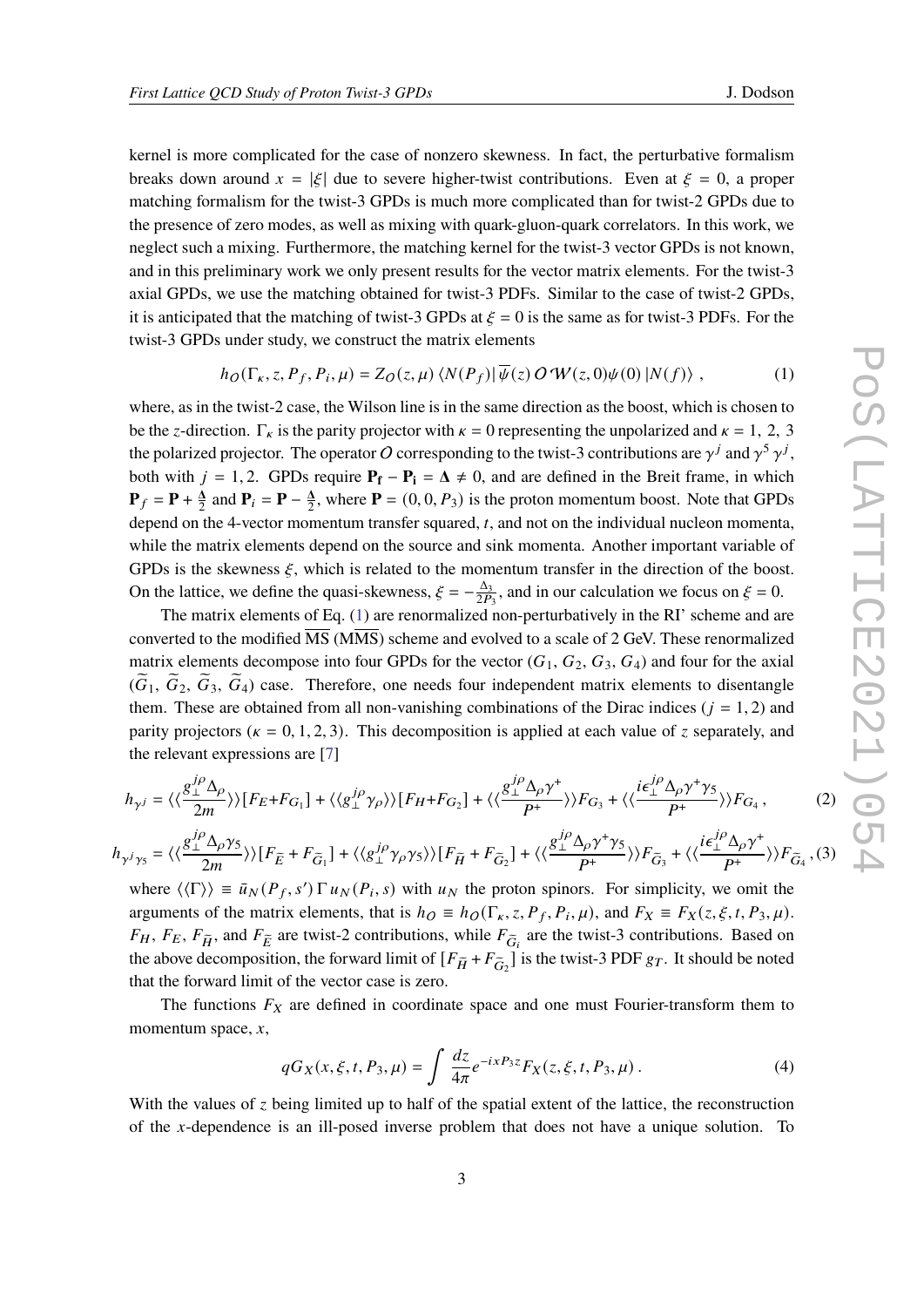avoid imposing assumptions like  $F_X$  being zero beyond some  $z_{\text{max}}$ , we use the model-independent Backus-Gilbert reconstruction method. More details on the implementation can be found in [\[8,](#page-8-5) [9\]](#page-8-6). The last step of the calculation is to match the quasi-GPDs,  $qG_X$ , to the light-cone GPDs,  $G_X$ , via a kernel calculated in perturbation theory,

$$
qG_X(x,\xi,t,P_3,\mu) = \int_{-1}^{1} \frac{dy}{|y|} C_X\left(\frac{x}{y}, \frac{\xi}{y}, \frac{\mu}{yP_3}, r\right) G_X(y,\xi,t,\mu) + O\left(\frac{m^2}{P_3^2}, \frac{t}{P_3^2}, \frac{\Lambda_Q CD^2}{x^2 P_3^2}\right).
$$
 (5)

For the matching kernel,  $C_X$ , we use the one-loop expression from Ref. [\[10\]](#page-8-7) for the axial GPDs. The formula we use connects the quasi-distributions in the MMS scheme to the light-cone distributions in the standard  $\overline{\text{MS}}$  scheme. The renormalization scale is chosen to be 2 GeV for both quantities. The corresponding kernel for the vector case is not known yet, and therefore, we do not have results on the light-cone  $G_1$ ,  $G_2$ ,  $G_3$ , and  $G_4$  GPDs.

#### **3. Lattice calculation**

The workflow of this calculation follows the procedure used for the unpolarized, helicity and transversity GPDs [\[9,](#page-8-6) [11\]](#page-8-8). We start by constructing the two-point and three-point functions for the nucleon,

$$
C^{2pt}(\mathbf{P},t_s,0) = \Gamma_{0\alpha\beta} \sum_{\mathbf{x}} e^{-i\mathbf{P}\cdot\mathbf{x}} \langle 0| N_{\alpha}(\mathbf{x},t_s) N_{\beta}(\mathbf{0},0) |0\rangle , \qquad (6)
$$

$$
C_{\Gamma_{\nu}}^{3pt}(\mathbf{P_f}, \mathbf{P_i}, t_s, \tau, 0) = \Gamma_{\nu\alpha\beta} \sum_{\mathbf{x}, \mathbf{y}} e^{-i(\mathbf{P_f} - \mathbf{P_i}) \cdot \mathbf{y}} e^{-i\mathbf{P_f} \cdot \mathbf{x}} \langle 0| N_{\alpha}(\mathbf{x}, t_s) O_{\gamma^i \gamma^5}(\mathbf{y}, \tau; z) N_{\beta}(\mathbf{0}, 0) |0 \rangle . \tag{7}
$$

Here,  $N_{\alpha}$ ,  $N_{\beta}$  are the interpolating fields for the proton,  $\tau$  is the current insertion time, and  $t_s$  is the time separation between the source and the sink (the source is taken at  $t = 0$ ).  $\Gamma_0 = \frac{1+\gamma_4}{2}$  is the parity plus projector and  $\Gamma_k$  is either  $\Gamma_0$  or  $\Gamma_i = \frac{1}{4}$  $\frac{1}{4}(1+\gamma^0)i\gamma^5\gamma^j$ .

We calculate connected contributions to the three-point functions, as we focus on the  $u - d$ isovector flavor combination, for which the disconnected component is zero. The connected diagram is shown in Fig. [1.](#page-3-0)

<span id="page-3-0"></span>

**Figure 1:** Pictorial representation of the connected contributions to the three-point functions. The initial and final states with the quantum numbers of the nucleon are indicated by  $N(0, 0)$  and  $N(\mathbf{x}, t)$ , respectively. The red curly line indicates the Wilson line,  $W$ , of the non-local operator.

Since there is a non-zero momentum transfer between the initial and final states, one has to cancel the time dependence of the exponentials as well as the overlap from the interpolating fields. To this end, we build the following ratio

$$
R_O(\Gamma_{\kappa}, P_f, P_i; t_s, \tau) = \frac{C_O^{3pt}(\Gamma_{\kappa}, P_f, P_i; t_s, \tau)}{C^{2pt}(\Gamma_0, P_f; t_s)} \sqrt{\frac{C^{2pt}(\Gamma_0, P_i, t_s - \tau) C^{2pt}(\Gamma_0, P_f, \tau) C^{2pt}(\Gamma_0, P_f, t_s)}{C^{2pt}(\Gamma_0, P_f, t_s - \tau) C^{2pt}(\Gamma_0, P_i, \tau) C^{2pt}(\Gamma_0, P_i, t_s)}}.
$$
\n(8)

Ground-state dominance is achieved as  $t_s$  increases, with the ratio  $R<sub>O</sub>$  becoming constant. We extract the ground-state matrix elements by taking a plateau fit in a region of convergence, which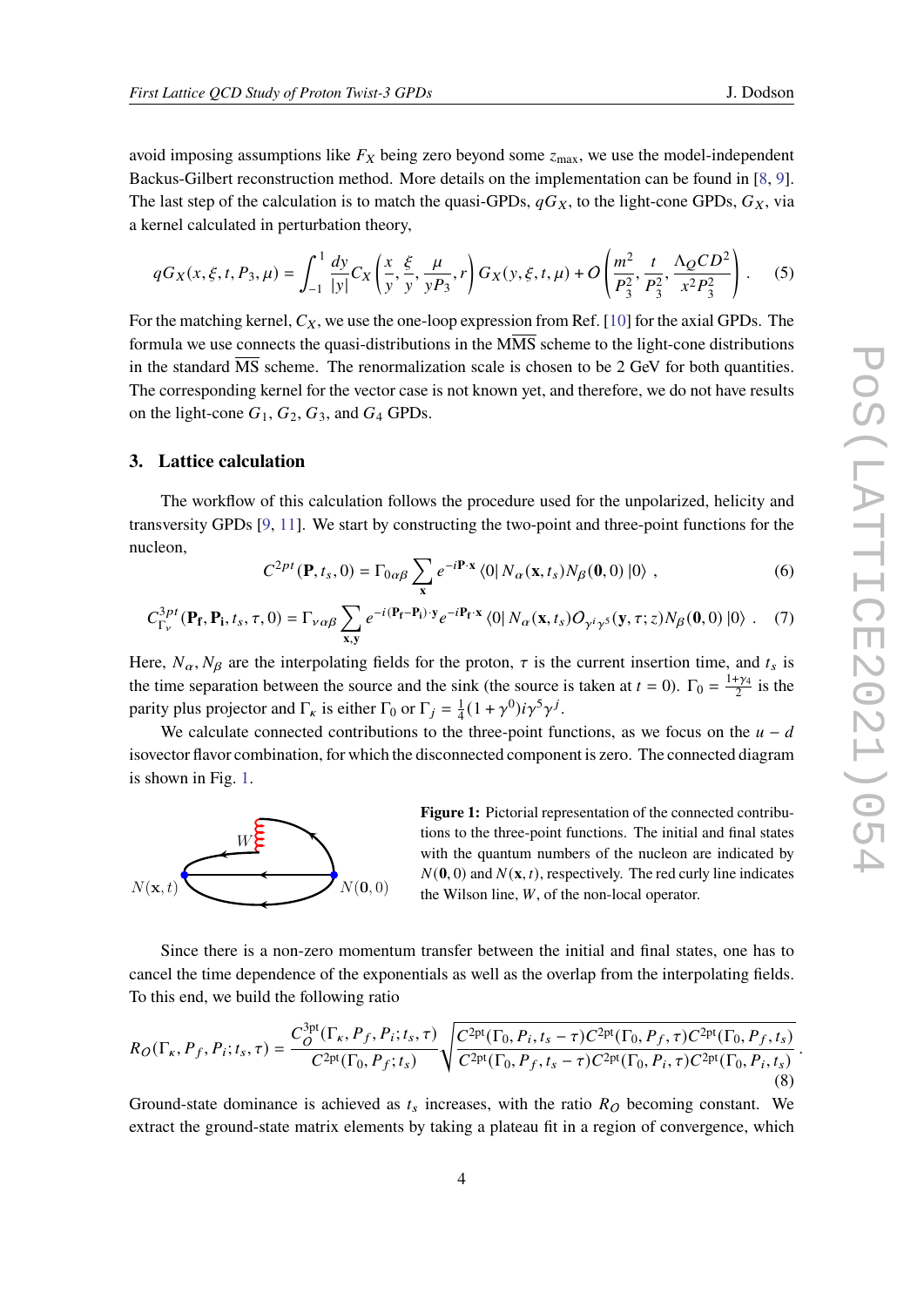we indicate by  $\Pi(O, \Gamma_{\kappa})$ . For simplicity, the dependence on z,  $P_f$ ,  $P_i$  and the renormalization scale  $\mu$  is implied.

Our calculations are performed on an  $N_f = 2 + 1 + 1$  ensemble [\[12\]](#page-8-9) of maximally twisted mass fermions, with pion mass  $M_{\pi}$  = 260 MeV, lattice spacing  $a \approx 0.093$  fm and volume  $V = 32<sup>3</sup> \times 64$ . We produce data for  $h_{\gamma^1}$ ,  $h_{\gamma^2}$ ,  $h_{\gamma^1 \gamma_5}$  and  $h_{\gamma^2 \gamma_5}$ , for a class of momenta of the form  $\Delta = (\pm q, 0, 0)$ ,  $\Delta = (0, \pm q, 0)$ , and  $\Delta = (\pm q, \pm q, 0)$ . The nucleon boost is nonzero along the z-direction,  $P = (0, 0, \pm P_3)$ . This leads to a factor of eight more statistics. The parameters of the calculation and the number of measurements is given in Table [1.](#page-4-0) The source-sink time separation is chosen as  $t_s = 10a$ , due to the increased statistical uncertainties in the twist-3 contributions compared to the twist-2 case.

<span id="page-4-0"></span>

| $P_3$ [ GeV ] | $q\left[\frac{2\pi}{L}\right]$ | $-t$ [ GeV <sup>2</sup> ] | $N_{\text{confs}}$ | $N_{\rm src}$ | $N_{\text{total}}$ |
|---------------|--------------------------------|---------------------------|--------------------|---------------|--------------------|
| $\pm 0.83$    | $(\pm 2, 0, 0)$                | 0.69                      | 67                 |               | 4288               |
| $\pm 1.25$    | $(\pm 2, 0, 0)$                | 0.69                      | 67                 |               | 4288               |
| $\pm 1.25$    | $(\pm 2, \pm 2, 0)$            | 1.39                      | 198                |               | 12672              |
| $\pm 1.67$    | $\pm 2, 0, 0$                  | 0.69                      | 219                | 32            | 56064              |

**Table 1:** Statistics used in this calculation ( $\xi = 0$ ).  $N_{\text{cons}}$ ,  $N_{\text{src}}$  and  $N_{\text{total}}$  is the number of configurations, source positions per configuration and total statistics (including a factor of 8), respectively.

# **4. Results**

Let us begin our discussion with the bare matrix elements for the ground state, as extracted from the plateau fit. First, we give an example of the independent matrix elements that can be used to disentangle the GPDs, based on the trace algebra of Eqs. [\(2\)](#page-2-1) - [\(3\)](#page-2-1). For the kinematic setup  $Q = (q, 0, 0)$ , each one of the vector matrix elements contributes to the following GPDs:  $\Pi(\gamma^1, \Gamma_0)$ :  $E+G_1$  and  $G_3$ ;  $\Pi(\gamma^1, \Gamma_2)$ :  $E+G_1$  and  $G_3$ ;  $\Pi(\gamma^2, \Gamma_3)$ :  $H+G_2$  and  $G_4$ . As can be seen, the standard unpolarized and polarized projectors are not sufficient to isolate  $H + G_2$ . We are now exploring an alternative setup. For the axial case, we have the following contributions.  $\Pi(\gamma^2\gamma^5, \Gamma_0)$ :  $\widetilde{H} + \widetilde{G}_2$ and  $\widetilde{G}_4$ ;  $\Pi(\gamma^2\gamma^5, \Gamma_2)$ :  $\widetilde{H} + \widetilde{G}_2$  and  $\widetilde{G}_4$ ;  $\Pi(\gamma^1\gamma^5, \Gamma_1)$ :  $\widetilde{H} + \widetilde{G}_2$  and  $\widetilde{E} + \widetilde{G}_1$ ;  $\Pi(\gamma^1\gamma^5, \Gamma_3)$ :  $\widetilde{G}_3$ .

In Fig. [2,](#page-5-0) we plot the four independent matrix elements contributing to the axial twist-3 GPDs for  $t = -0.69$  GeV<sup>2</sup> and  $P_3 = 1.25$  GeV. We have already averaged the eight combinations that lead to the same equation. When combining such matrix elements, we apply a weighted average. We use this momentum for demonstration purposes, because the small uncertainties allow one to comment on the differences in the matrix elements. We find a very good signal for the axial case, and observe that  $\Pi(\gamma^2\gamma^5, \Gamma_2)$  is dominant in magnitude.  $\Pi(\gamma^1\gamma^5, \Gamma_3)$  is suppressed and compatible with zero. This remains true for higher values of the momentum boost. This impacts directly the extraction of  $\tilde{G}_3$ , as the particular matrix element is proportional to  $F_{\tilde{G}_3}$ . The matrix elements  $\Pi(\gamma^1\gamma^5, \Gamma_1)$  and  $\Pi(\gamma^2\gamma^5,\Gamma_0)$  are of similar magnitude. Results on the vector matrix elements are shown in Fig. [3](#page-5-1) for the three matrix elements that contribute for  $(\pm q, 0, 0)$  and  $(0, \pm q, 0)$ , after averaging over all eight combinations. We find that  $\Pi(\gamma^2, \Gamma_3)$  gives a sizeable signal, while the other two matrix elements are compatible with zero. However, for the vector case, further investigation is required before being able to disentangle the vector GPDs.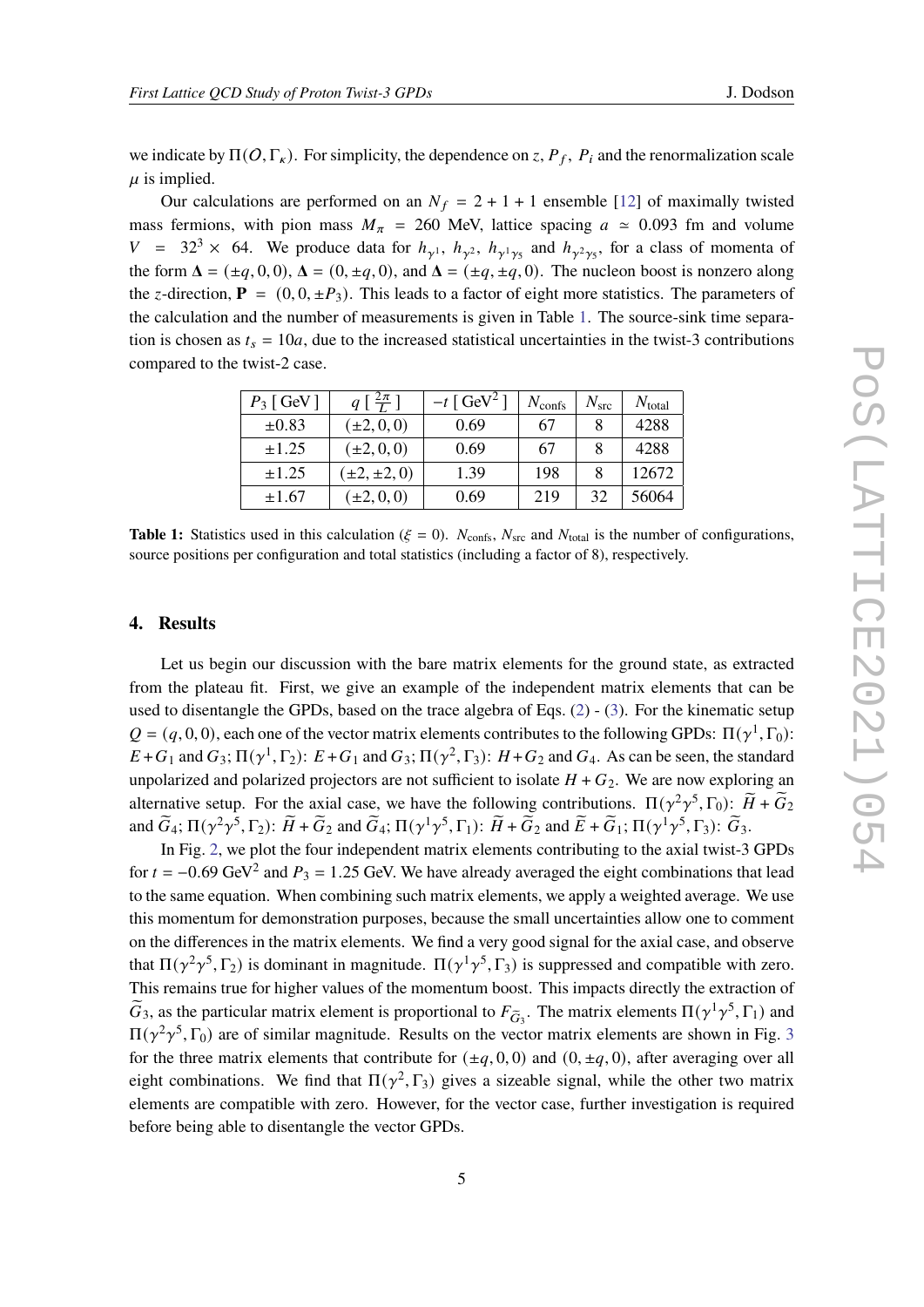<span id="page-5-0"></span>

**Figure 2:** Matrix elements contributing to the twist-3 axial GPDs for  $P_3 = 1.25$  GeV,  $t = -0.69$  GeV<sup>2</sup> and  $\xi = 0$ . The blue, red, orange, and green points correspond to  $\Pi(\gamma^2\gamma^5, \Gamma_0)$ ,  $\Pi(\gamma^1\gamma^5, \Gamma_1)$ ,  $\Pi(\gamma^2\gamma^5, \Gamma_2)$ ,  $\Pi(\gamma^1\gamma^5,\Gamma_3).$ 

<span id="page-5-1"></span>

**Figure 3:** Matrix elements contributing to the twist-3 vector GPDs for  $P_3 = 1.25$  GeV,  $t = -0.69$  GeV<sup>2</sup> and  $\xi = 0$ . The red, orange and blue points correspond to  $\Pi(\gamma^1, \Gamma_0)$ ,  $\Pi(\gamma^1, \Gamma_2)$ ,  $\Pi(\gamma^2, \Gamma_3)$ .

It is also interesting to see the decomposed functions  $F_X$  for  $X = \widetilde{H} + \widetilde{G}_2$ ,  $\widetilde{E} + \widetilde{G}_1$ ,  $\widetilde{G}_3$ ,  $\widetilde{G}_4$ , in particular their dependence on the momentum boost and momentum transfer. Representative results are shown in Fig. [4.](#page-5-2) As expected, the contribution from  $\widetilde{E} + \widetilde{G}_1$  has the largest magnitude,

<span id="page-5-2"></span>

**Figure 4:** Decomposed  $F_X$  for the axial GPDs, at { $\xi = 0, -t = 0.69$  GeV<sup>2</sup>}. The nucleon boost is  $P_3 = 1.25$  GeV. The blue, orange, red, and purple points correspond to  $\widetilde{H} + \widetilde{G}_2$ ,  $\widetilde{E} + \widetilde{G}_1$ ,  $\widetilde{G}_3$ ,  $\widetilde{G}_4$ , respectively.

followed by  $H + \tilde{G}_2$ . This is in accordance with the findings of the twist-2 case [\[8\]](#page-8-5), as well as of the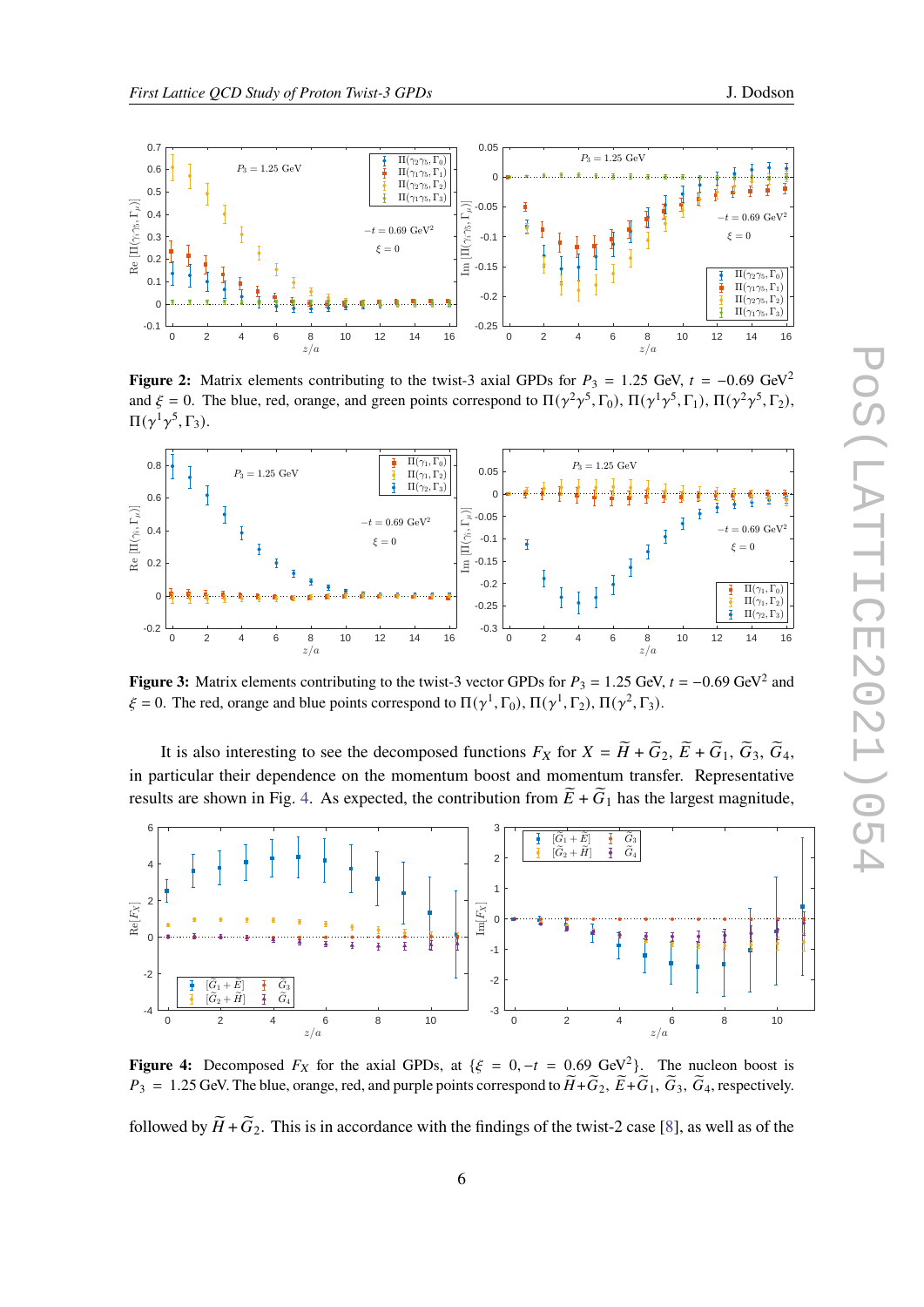usual axial form factors [\[13\]](#page-8-10). The values for  $\tilde{G}_3$  are found to be exactly zero, and  $\tilde{G}_4$  has a zero real part for  $z \le 6a$ . We note that the integrals  $\int dx \widetilde{G}_i = 0$   $(i = 1, 2, 3, 4)$  [\[14\]](#page-8-11), which might explain why  $\widetilde{G}_4$  which appears on its own in the decomposition, is very small. In addition,  $\int dx x \widetilde{G}_3 = \frac{\xi}{4} G_E(t)$ , which is zero in our calculation ( $\xi = 0$ ).

For the axial case, we reconstruct the  $x$ -dependence from the decomposed matrix elements and apply the matching kernel to obtain the light-cone GPDs as a function of  $x$ . We remind the reader that we use the results of Ref. [\[10\]](#page-8-7), which correspond to the  $g_T$  PDF. Since we only obtain the GPDs at zero skewness, it is anticipated that the matching formalism is the same as for PDFs [\[15\]](#page-8-12). Here, we focus on the  $\widetilde{H} + \widetilde{G}_2$  and  $\widetilde{E} + \widetilde{G}_1$  GPDs, for which a signal is found. Their  $P_3$ -dependence is shown in Fig. [5](#page-6-0) for the two highest momenta. We find that the GPDs are very close to each other, with a marginal agreement in the small-x region. Note that the bands correspond to statistical uncertainties only. An investigation of various systematic effects is required before reaching any conclusions. We emphasize that, presently, lattice QCD calculations are not reliable in extracting the small x region ( $x \le 0.1 - 0.15$ ), nor the antiquark region.

<span id="page-6-0"></span>

**Figure 5:** Momentum dependence of  $\widetilde{H} + \widetilde{G}_2$  (left) and  $\widetilde{E} + \widetilde{G}_1$  (right) for  $\{\xi = 0, -t = 0.69 \text{ GeV}^2\}$ . The orange and green bands correspond to  $P_3 = 1.25$  GeV and  $P_3 = 1.67$  GeV, respectively, and indicate only statistical uncertainties.

Finally, in Fig. [6](#page-7-0) we compare the twist-3 GPDs at two different values of  $t$  with their twist-2 counterparts calculated in Ref. [\[8\]](#page-8-5). For the case of  $H + G_2$  we also compare with their forward limit,  $g_T$ , which we calculated in a separate work [\[16\]](#page-8-13). The setup corresponds to  $P_3 = 1.25$  GeV and  $\xi = 0$ . We can note that  $g_T(x)$  is the dominant distribution in magnitude, while  $H + \tilde{G}_2$  is similar in magnitude to  $\widetilde{H}$  at  $t = -0.69$  GeV<sup>2</sup>. Our preliminary results show mild dependence on t for both  $\widetilde{H}$  +  $\widetilde{G}_2$  and  $\widetilde{E}$  +  $\widetilde{G}_1$ .

## **5. Future work**

We have presented preliminary results on the axial twist-3 GPDs  $\tilde{H} + \tilde{G}_2$ ,  $\tilde{E} + \tilde{G}_1$ ,  $\tilde{G}_3$ ,  $\tilde{G}_4$ , for three values of  $P_3$  and two values of the momentum transfer, that is  $-t = 0.69, 1.39 \text{ GeV}^2$ . We also showed very preliminary results for the vector matrix elements, that can potentially lead to the extraction of  $H + G_2$ ,  $E + G_1$ ,  $G_3$ ,  $G_4$ . We find that the signal is reasonable, and for the axial case, we can disentangle the four GPDs. We note that the noise-to-signal ratio is increased for the matrix elements of twist-3 compared to the twist-2 counterparts.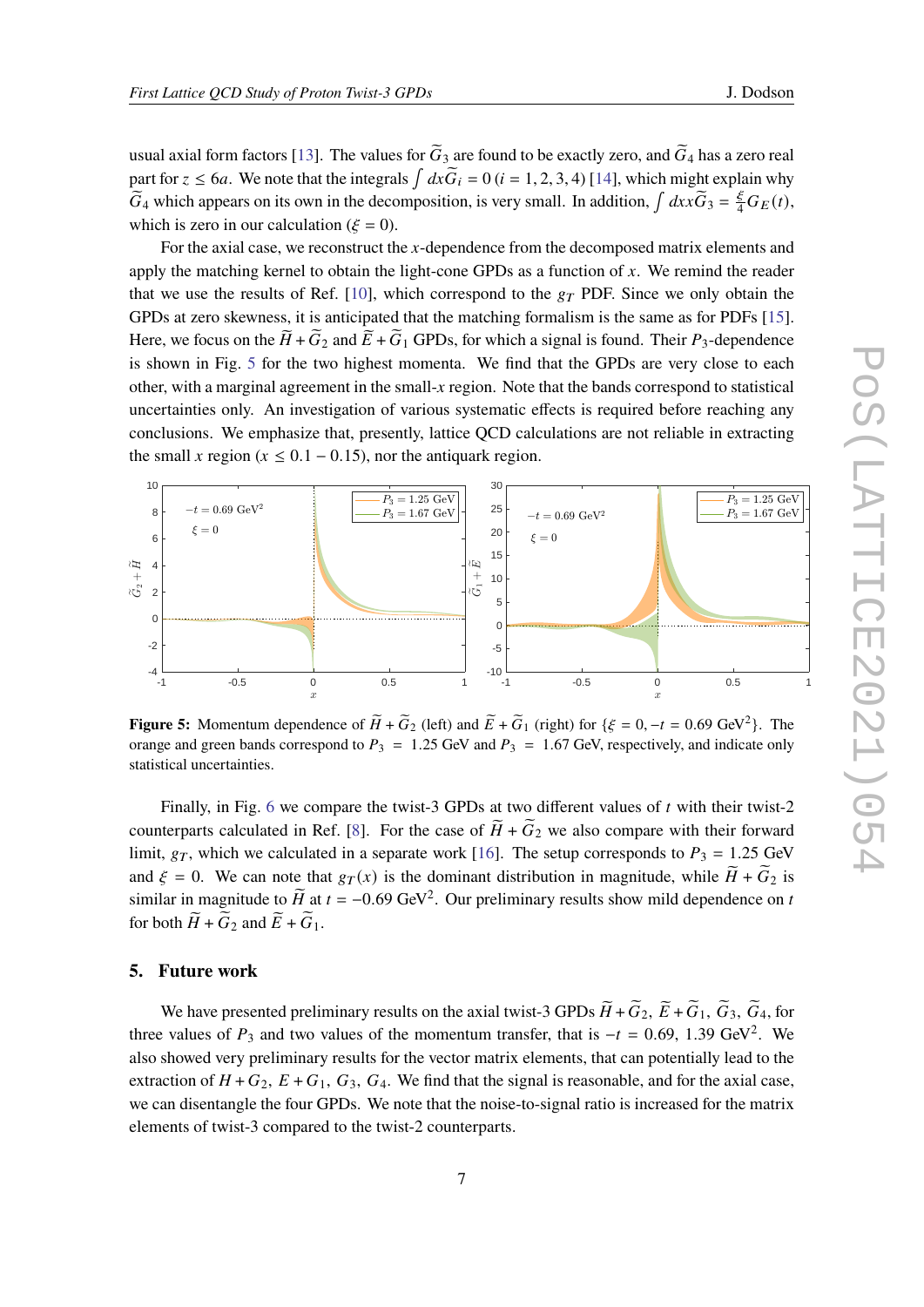<span id="page-7-0"></span>

**Figure 6:** Left:  $\widetilde{H} + \widetilde{G}_2$  at { $\xi = 0, -t = 0.69$  GeV<sup>2</sup>} (orange), { $\xi = 0, -t = 1.39$  GeV<sup>2</sup>} (purple) together with the twist-2  $\tilde{H}$  at { $\xi = 0, -t = 0.69$  GeV<sup>2</sup>} (red), and  $g_T$  (blue). Right:  $\tilde{E} + \tilde{G}_1$  at { $\xi = 0, -t = 0.69$  GeV<sup>2</sup>} (orange) and  $\{\xi = 0, -t = 1.39 \text{ GeV }^2\}$  (purple). The momentum boost for all data is  $P_3 = 1.25 \text{ GeV}$ . The bands correspond to statistical uncertainties.

In the near future, we will increase statistics for the current values of  $P_3$ . We will also include more values of t, once the matching formalism is available for  $\xi \neq 0$ . Another direction is to study ensembles with larger volume, so we can have a more dense range of  $t$ . Further, we will continue our study for the vector twist-3 GPDs, and also analyze data for the tensor twist-3 case.

#### **Acknowledgements**

The work of S.B. and A.M. has been supported by the National Science Foundation under grant number PHY-1812359. A.M. has also been supported by the U.S. Department of Energy, Office of Science, Office of Nuclear Physics, within the framework of the TMD Topical Collaboration. K.C. is supported by the National Science Centre (Poland) grant SONATA BIS no. 2016/22/E/ST2/00013. M.C., J.D. and A.S. acknowledge financial support by the U.S. Department of Energy, Office of Nuclear Physics, Early Career Award under Grant No. DE-SC0020405. F.S. was funded by by the NSFC and the Deutsche Forschungsgemeinschaft (DFG, German Research Foundation) through the funds provided to the Sino-German Collaborative Research Center TRR110 "Symmetries and the Emergence of Structure in QCD" (NSFC Grant No. 12070131001, DFG Project-ID 196253076 - TRR 110). Computations for this work were carried out in part on facilities of the USQCD Collaboration, which are funded by the Office of Science of the U.S. Department of Energy. This research was supported in part by PLGrid Infrastructure (Prometheus supercomputer at AGH Cyfronet in Cracow). Computations were also partially performed at the Poznan Supercomputing and Networking Center (Eagle supercomputer), the Interdisciplinary Centre for Mathematical and Computational Modelling of the Warsaw University (Okeanos supercomputer), and at the Academic Computer Centre in Gdańsk (Tryton supercomputer). The gauge configurations have been generated by the Extended Twisted Mass Collaboration on the KNL (A2) Partition of Marconi at CINECA, through the Prace project Pra13\_3304 "SIMPHYS". Inversions were performed using the DD-  $\alpha$ AMG solver [\[17\]](#page-8-14) with twisted mass support [\[18\]](#page-8-15).